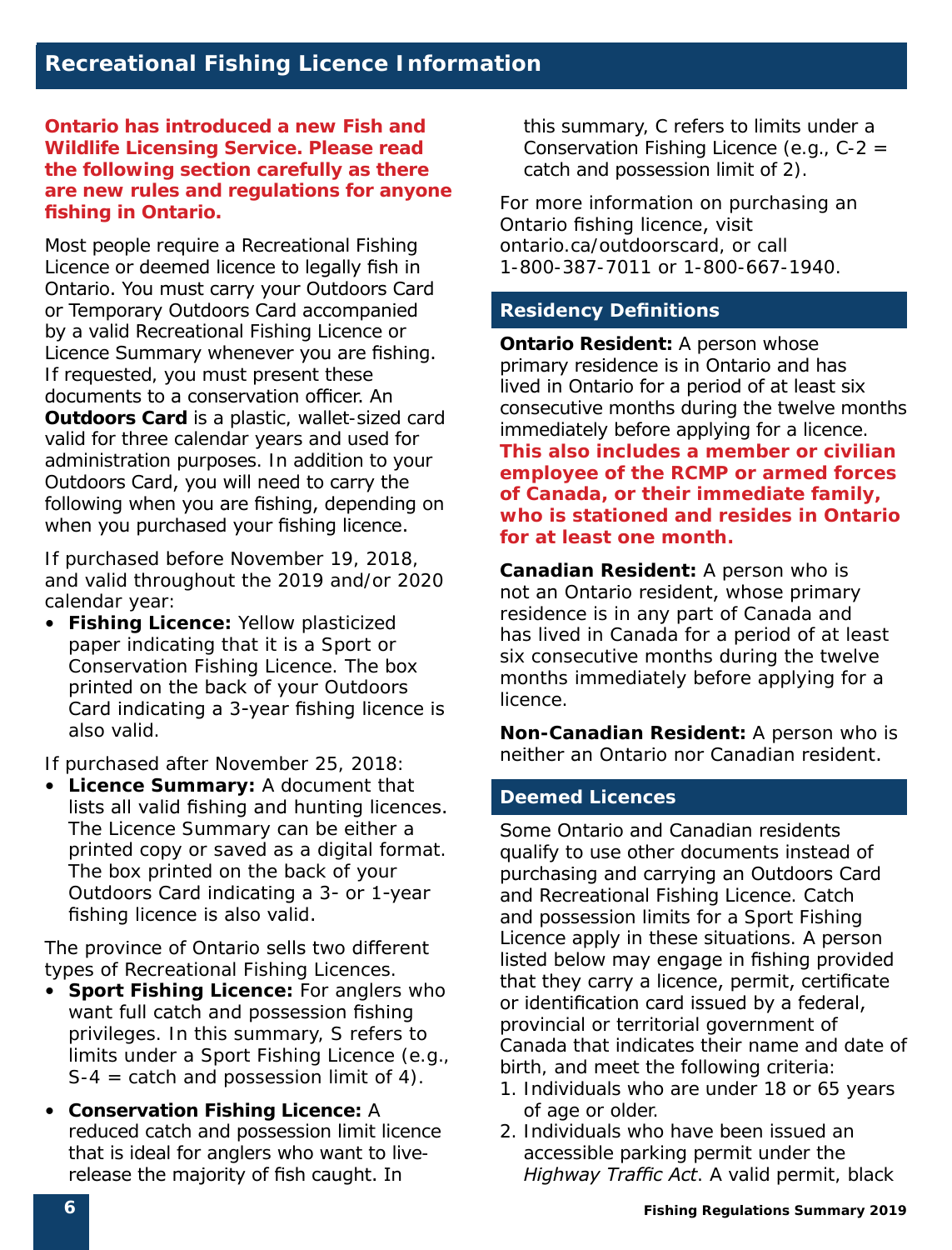and white photocopy or printed version of the accessible parking permit are also required to be carried.

- 3. Individuals who require the direct assistance of another person to fish and to follow applicable laws due to a disability defined in the *Accessibility for Ontarians with Disabilities Act*. The accompanying person does not require a fishing licence if they are only assisting, but must have a licence if they wish to engage in fishing.
- 4. Individuals who have been issued a national identity card by the Canadian National Institute for the Blind (CNIB). Government issued identification is not required when carrying a CNIB national identity card.

Work is underway to amend fishing regulations so veterans and active Canadian Armed Forces members who reside in Ontario can enjoy free recreational fishing by early 2019. For more information on this initiative please call the Natural Resources Information and Support Centre at 1-800-387-7011 or 1-800-667-1940.

#### **Family Fishing Opportunities**

Ontario and Canadian residents are also provided four opportunities throughout the year to fish without having to purchase a fishing licence. These dates include:

- Ontario Family Day Weekend (February 16-18, 2019)
- Mother's Day Weekend (May 11-12, 2019)
- Father's Day Weekend (June 15-16, 2019)
- The week of Canada Day (June 29 to July 7, 2019)

Government issued identification is required and anglers must follow catch and possession limits for Conservation Fishing Licences. For more information on these fishing opportunities, contact the Natural Resources Information and Support Centre or visit ontario.ca/page/licence-free-family-fishing or call 1-800-387-7011 or 1-800-667-1940.

#### **Aboriginal People**

Many Aboriginal communities in Ontario hold Aboriginal or treaty rights to fish. MNRF is committed to respecting these constitutionally-protected rights. After conservation goals are met, Aboriginal and treaty rights to fish take priority before allocation and management of the resource for other purposes.

Aboriginal rights to fish stem from customs, practices or traditions that are integral to the distinctive culture of an Aboriginal community. Treaty rights to fish are reserved through treaties between the Crown and Aboriginal peoples. Aboriginal and treaty rights are collectively held and are associated with an Aboriginal community's traditional or treaty territory. These rights are not generic and different communities may hold different rights. Aboriginal and treaty rights to fish can be exercised using modern means.

Members of Aboriginal communities generally do not require an Outdoors Card and Ontario fishing licence when fishing for food, social or ceremonial purposes within their traditional or treaty territory. Aboriginal individuals should be prepared to provide identification showing their community membership if requested by conservation officers. Members of Aboriginal communities fishing outside of their traditional or treaty area must hold a valid fishing licence and follow the corresponding seasons, limits, slot sizes and gear restrictions, or have permission from a First Nation to fish within their traditional or treaty territory (R v. Shipman et al., 2007). This is also applicable to members of Aboriginal communities from the United States fishing in Ontario waters.

#### **Non-Canadian Residents**

Anyone who is not an Ontario or Canadian resident is considered a non-Canadian resident for the purposes of fishing licence regulations. Most non-Canadian residents require an Outdoors Card and Recreational Fishing Licence to fish in Ontario, including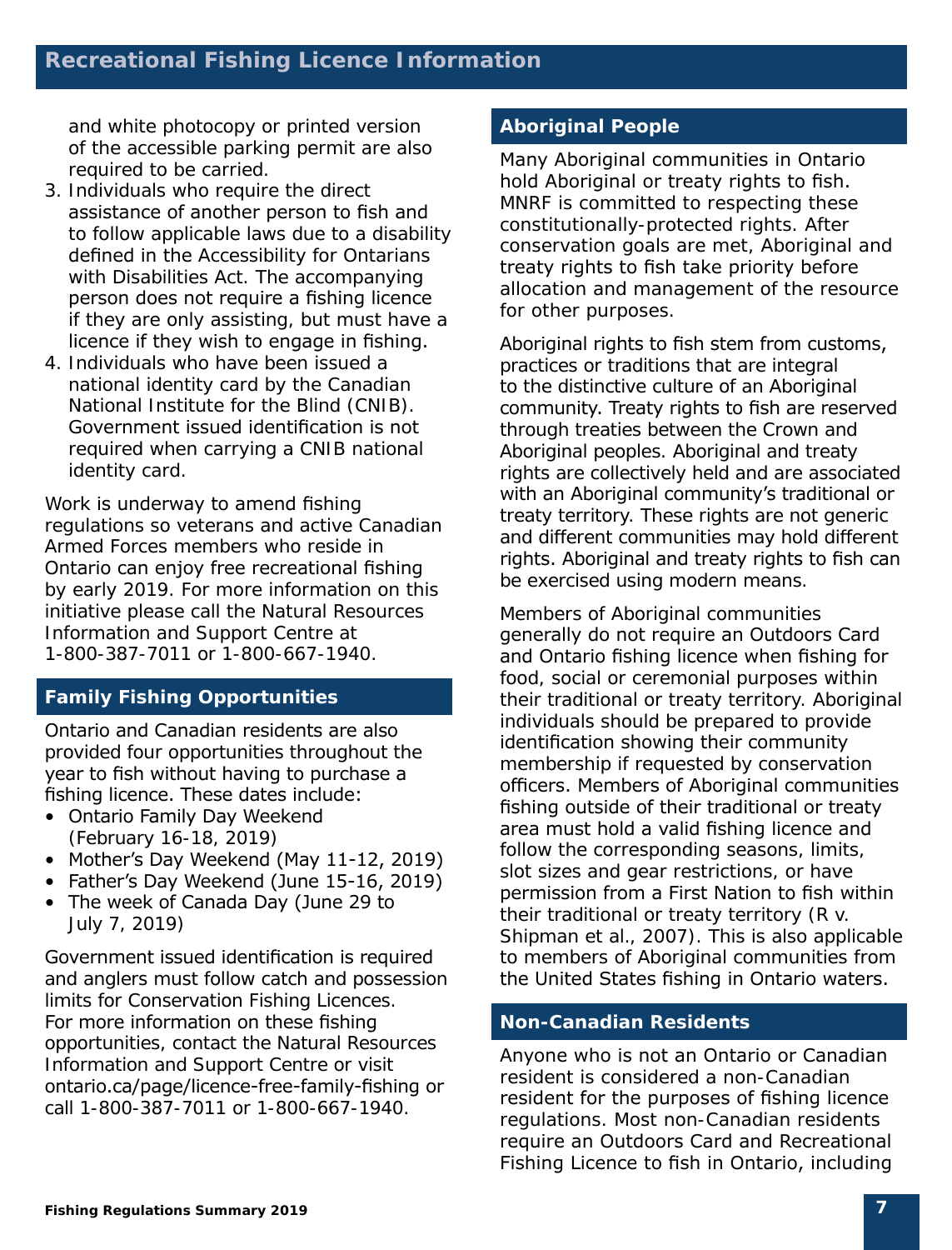those 65 years of age or older. The following exceptions apply:

- Non-Canadian residents under 18 years of age may fish without an Outdoors Card and licence if accompanied by a person who has a valid Ontario Recreational Fishing Licence. Any fish kept are part of the catch and possession limit of the person who holds the licence. Alternatively, non-Canadian residents under 18 years of age may purchase an Outdoors Card and Recreational Fishing Licence to have their own limits.
- **Non-Canadian youth, under 18 years of age, attending an organized camp that provides meals and accommodates a minimum of five campers may use a government issued photo identification (or a photocopy) together with a camp identification card as a deemed licence to fish. The camp identification card must state the name and location of the camp, the name and date of birth of the camper and the dates that the camper is at the camp. These campers must follow conservation limits.**

Non-Canadian residents camping on Crown lands in northwestern Ontario are subject to Conservation Fishing Licence limits. See Crown Land Camping Regulations for more details.

#### **Applying for your Outdoors Card and Licence**

The delivery time for an Outdoors Card is approximately 20 days. If you've applied for an Outdoors Card and haven't received it within the stated timeframe or have additional questions related to your Outdoors Cards, call 1-800-387-7011 or 1-800-667-1940. The following are rules about Outdoors Cards:

• You must notify the Ministry of Natural Resources and Forestry within 10 days of any changes to your name, contact information, address and/or residency. You can update your information by calling the Natural Resources Information and

Support Centre, or online at ontario.ca/outdoorscard.

- Your Outdoors Card, Recreational Fishing Licence or Licence Summary is not transferable to another person – they provide privileges to you alone.
- All fishing licence products are issued on a calendar year basis from January 1st to December 31st.
- 1 year fishing licences expire December 31st of the year printed on the licence, while 3-year fishing licences expire December 31st of its third year.
- It is an offence to attempt to obtain more than one Outdoors Card or provide false information when applying for your Outdoors Card, Recreational Fishing Licence or Licence Summary.
- If your Outdoors Card, Recreational Fishing Licence or Licence Summary is lost or stolen, you can reprint your Licence Summary online at no charge and/or order a replacement plastic card for a fee. You can also visit a local issuer or ServiceOntario Centre that offers MNRF services for replacement.
- New anglers are able to purchase their first Outdoors Card online at ontario.ca/outdoorscard.
- Outdoors Cards are not required when purchasing a 1-day licence.

#### **Licence Fees**

The 2019 annual licence fees are in effect from January 1 to December 31, 2019. For the location of the licence issuer nearest you, visit ontario.ca/outdoorscard or call 1-800-387-7011 or 1-800-667-1940.

The following licences are available on the internet or through all licence issuers. 3-year Sport and Conservation Fishing Licences can also be purchased through our automated telephone licensing line when renewing your Outdoors Card (1-800-288-1155). All products with a fee are subject to HST.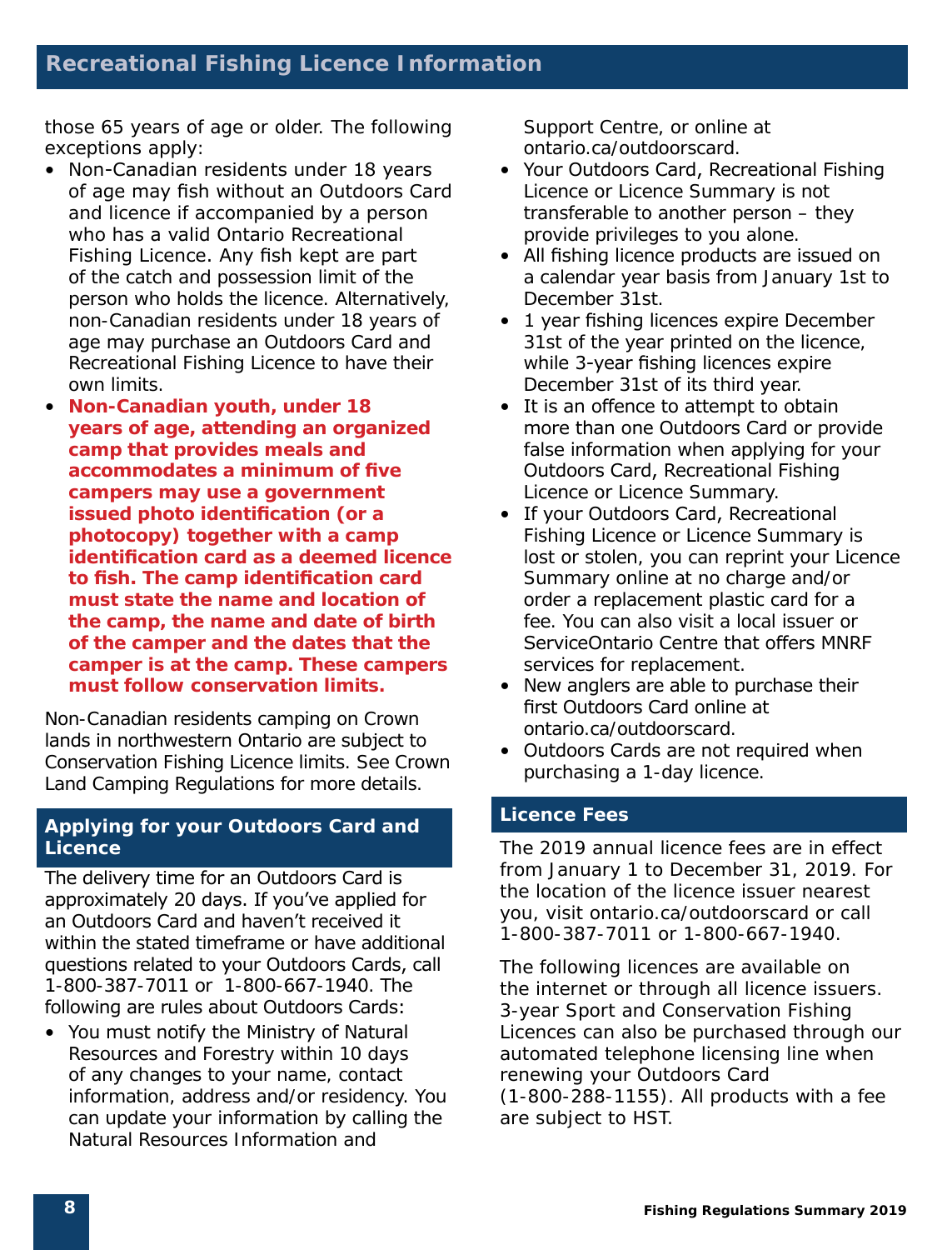#### **Recreational Fishing Licence Information**

• **Outdoors Card** \$8.57 for Ontario, Canadian, and Non-Canadian residents.

#### • **Ontario Residents**

3-year Sport Fishing Licence (\$79.71) 1-year Sport Fishing Licence (\$26.57) 3-year Conservation Fishing Licence (\$45.21)

1-year Conservation Fishing Licence (\$15.07)

1-day Sport Fishing Licence (\$12.21)

#### • **Canadian Residents**

3-year Sport Fishing Licence (\$158.43) 1-year Sport Fishing Licence (\$52.81) 3-year Conservation Fishing Licence (\$95.79) 1-year Conservation Fishing Licence (\$31.93)

1-day Sport Fishing Licence (\$14.46)

#### • **Non-Canadian Residents**

3-year Sport Fishing Licence (\$236.07) 1-year Sport Fishing Licence (\$78.69) 3-year Conservation Fishing Licence (\$149.13) 1-year Conservation Fishing Licence

(\$49.71)

1-day Sport Fishing Licence (\$23.36) 8-day Sport Fishing Licence (\$51.38) 8-day Conservation Fishing Licence (\$30.02)

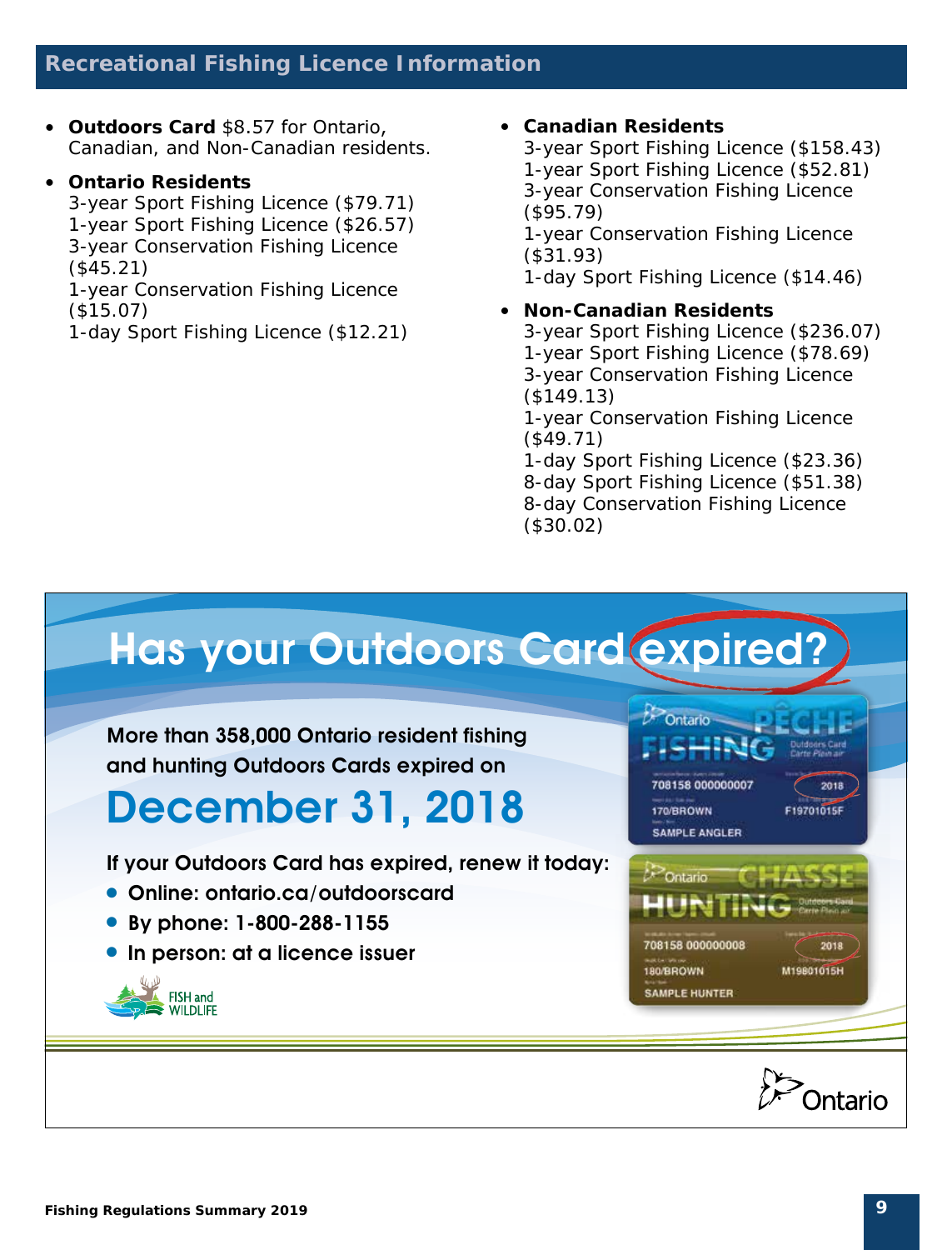#### **Glossary of Terms**

#### **Additional Fishing Opportunities** –

There are some waters where regulations for certain species are more liberal than the Zone regulations. These include areas where anglers may fish for a species during part or all of the time when the season is generally closed in the Zone and include extended and open all year seasons. Often these additional opportunities are provided through fish stocking.

#### **Aggregate (Combined) Limits** –

Aggregate or combined limits are catch and possession limits for a combination of fish species. Where there are aggregate limits, you may not catch and retain a separate limit of each species. In this summary, aggregate limits are referred to as combined limits and apply to Walleye and Sauger, Largemouth and Smallmouth Bass, and Black and White Crappie.

#### **Aggregate Limits for Trout and Salmon** –

Throughout the province there are standard aggregate limits for all species of trout and salmon in combination. You may only catch and keep in one day or possess no more than five trout and salmon in total under a Sport Fishing Licence (S–5) or two trout and salmon in total under a Conservation Fishing Licence (C–2). In addition to the aggregate limit, you may not exceed individual species limits where they are otherwise stated.

**Angling** – Angling means fishing with a line that is held in the hand or attached to a rod that is held in the hand or closely attended.

**Artificial Fly** – An artificial fly means a single or multi-pointed hook dressed with lightweight silk, wool, fur, feathers or similar material, but does not include other types of artificial lures or organic bait. Wet flies, dry flies and streamers are all considered artificial flies.

**Artificial Lure** – An artificial lure means a spoon, plug, jig, artificial fly or other such device that is designed to catch fish by means of angling.

**Bait** – Bait includes live or dead animals, plants or parts. There are some areas of the province where the use of any form of bait is not allowed. See Bait (see page 19) for more details.

**Baitfish** – There are 48 species of fish that may be used as bait. See Bait (see page 19) for more details.

**Barbless Hook** – A barbless hook means a hook without barbs or one that has barbs that are compressed so as to be completely in contact with the shaft of the hook.

**Catch and Possession Limits** – The **catch limit** is the number of fish you are allowed to catch and keep in one day and includes fish that are not immediately released and any fish eaten or given away. The **possession limit** is the number you are allowed to have in your possession on hand, in cold storage, in transit, or anywhere. Possession limits are the same as one day's catch limit except where otherwise specified. If you catch a fish after reaching the daily catch or possession limit for that species, the fish must be released immediately. If the limit is zero, anglers may practice catch and release only, and any fish caught must be released immediately.

**Check Stations** – Conservation Officers operate random "Fish Check Stations" throughout the year. At these stations, conservation officers collect information on fish taken and make sure that regulations are being followed in order to better manage our fisheries resources. Remember to keep all licences, equipment and fish easily accessible for inspection.

**Competitive Fishing Events** – Live release boats for competitive fishing events must have a licence in order to transport the catches of multiple anglers and be in possession of more than an individual's possession limit of fish.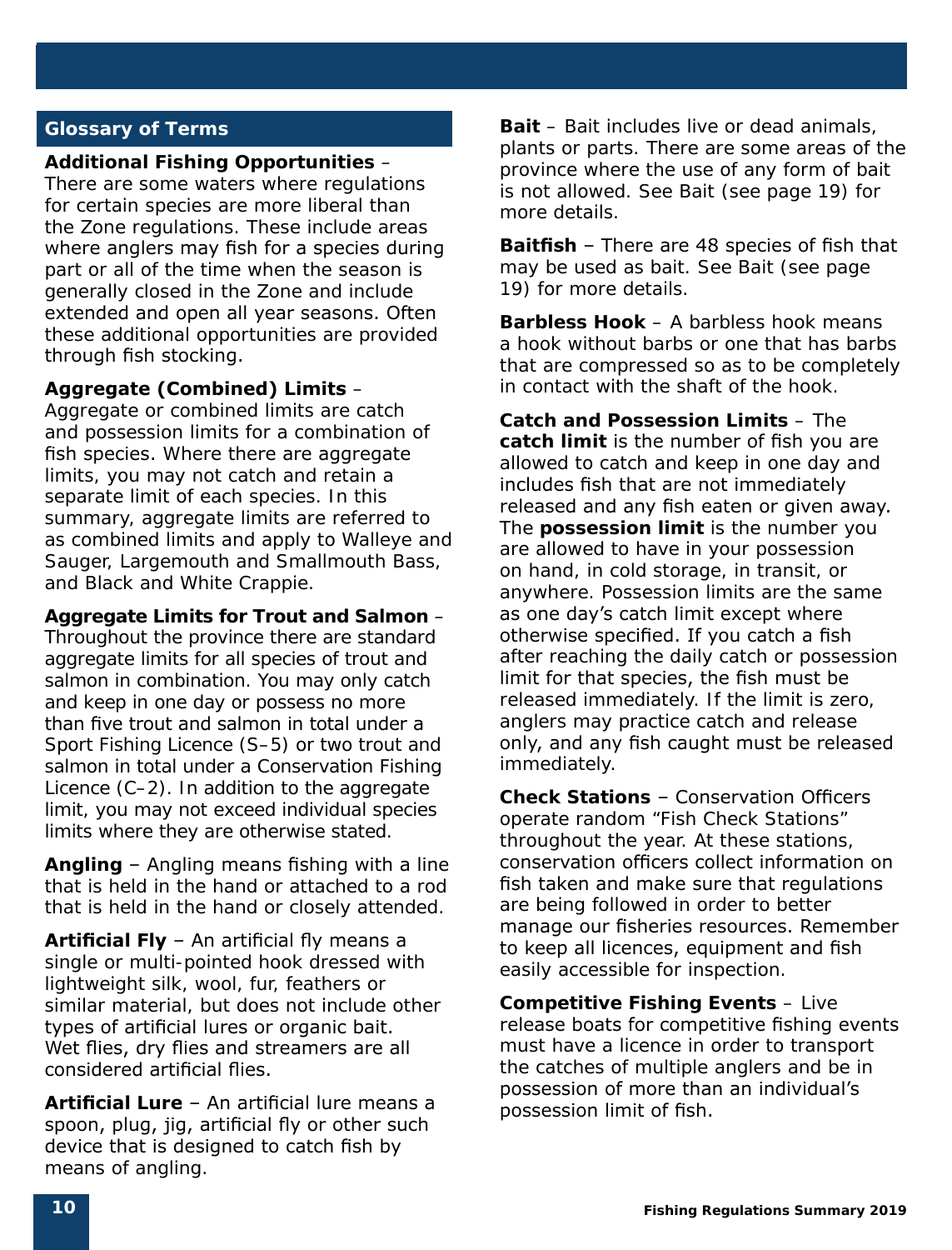#### **General Fishing Regulations**

**Conservation Officers** – Conservation officers enforce fisheries regulations in the Province of Ontario. They have powers of inspection, arrest, search and seizure under the various statutes they enforce, including the *Fish and Wildlife Conservation Act* and the *Fisheries Act*. When carrying out their duties, conservation officers may:

- Stop and inspect a vehicle, boat or aircraft
- Ask questions relevant to the inspection
- Inspect buildings or other places
- Require assistance to complete inspections
- Enter onto private property to perform their duties
- Search with a warrant
- Search without a warrant in circumstances requiring immediate action
- Seize items related to an offence
- Arrest anyone they believe has committed, is committing, or is about to commit an offence.

**Crappie** – For the purpose of this summary, crappie includes both Black Crappie and White Crappie.

**Exceptions** – In specified waterbodies or for particular species, there are exceptions to the general regulations established for each Zone. These include species exceptions (e.g., size, limits, seasons), Waterbody Exceptions (e.g., a combination of species exceptions, fish sanctuaries, gear or bait restrictions), bait restrictions and fish sanctuaries.

Some waters are grouped with other waters that have the same regulatory exceptions and these will generally be listed under the proper name for the largest or most significant water body. If there is nothing stated in the exceptions, then the regulations for the Zone apply.

**Export of Fish** – A person may, upon leaving Ontario, take no more than the designated limits of fish.

**Fish Sanctuaries** – No fishing of any kind is permitted in a fish sanctuary. Some bodies of water, or parts of them, are declared fish sanctuaries for all or part of the year. Fish sanctuaries are not always marked with signs. Sanctuary dates are inclusive: all dates including the first and last dates stated in the summary are closed.

#### **Fisheries Management Zone or Zone** –

The province is divided into 20 Fisheries Management Zones (FMZ) for which there are general regulations that establish seasons, limits and size limits for popular fish species.

**Hook** – A hook includes a single-pointed or multiple-pointed hook on a common shaft but does not include a snagger or spring gaff. The number of hooks includes any single-pointed or multiple-pointed hooks that are part of a lure.

**Hooks and Lines** – An angler may use only one line, unless otherwise stated in the regulations. Two lines may be used when angling from a boat in parts of the Great Lakes and for ice fishing in many areas. A fishing line must not have more than four hooks attached.

**Immediate Release of Fish** – All fish that are caught unlawfully or are illegal to possess (e.g., during the closed season, prohibited size, exceed the catch and possession limits) must be immediately released at the place and time of capture. This includes fish that may be injured during catch. This rule does not apply to invasive species (e.g., goby), which should be destroyed and not released back into any waters.

**Lead Sinkers and Jigs** – It is illegal to use or possess lead fishing sinkers or jigs in Canada's National Parks and National Wildlife Areas.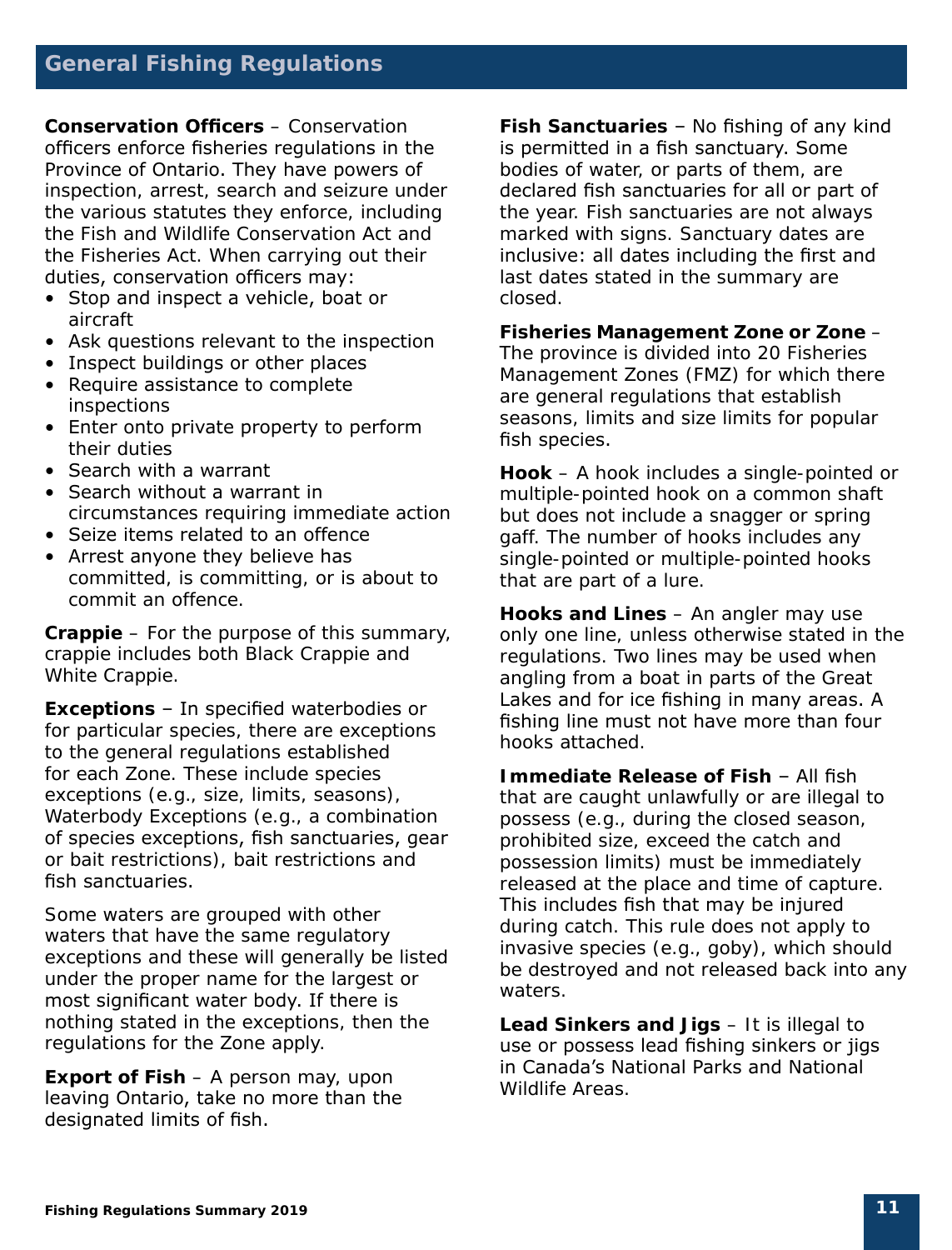**Live Holding Boxes** – If you use a live holding box or impounding device, it must be clearly marked with your name and address and it must be legible without having to lift the box, unless it forms part of or is attached to a boat. Fish in holding boxes are part of your catch and retain or possession limits. Always monitor fish in your possession; allowing fish to waste is an offence.

**Livewell** – A livewell is a compartment designed to keep fish alive. It must be attached to or form part of a boat, hold a total volume of not less than 46 litres (10 gallons) of water, have the capacity for water exchange and be aerated at all times when live fish are being held in it. Livewells should be drained and emptied of all contents, including live fish, before being transported overland.

**Muskellunge** – For the purposes of this summary, Muskellunge includes Muskellunge and hybrids of Muskellunge and Northern Pike.

**Open Seasons** – Fishing season opening and closing dates vary depending on the species and the area. Dates are inclusive: all dates including the first and last dates stated in the summary are open or closed. It is illegal to attempt to catch fish for which the season is closed, even if you are going to release them. Fish accidentally caught during the closed season must be immediately released back to the water. Unless stated otherwise, species that are not listed (e.g. Rock Bass) have a yearround open season for angling.

**Pacific Salmon** – For the purpose of this summary, Pacific Salmon include Chinook Salmon, Coho Salmon and Pink Salmon.

**Size Limits** – All size limits refer to total length which is a measure from the tip of the mouth with the jaws closed to the tip of the tail, with the tail fin lobes compressed to give the maximum possible length.

**Sunfish** – For the purpose of this summary, Sunfish includes Pumpkinseed, Bluegill, Green Sunfish, Northern Sunfish, Orangespotted Sunfish and their hybrids.

**Units of Measure** – Provincial regulations use the metric system. Converting from metric units to imperial units can be done using the following conversion ratios:

- 1 centimetre (cm) is equal to 0.39 inches
- 1 metre (m) is equal to 3.28 feet
- 1 kilometre is equal to 0.62 miles

#### **General Prohibitions**

#### **In Ontario, it is illegal to:**

- Transport live fish, other than baitfish, taken from Ontario waters or to transfer or stock any live fish or spawn into Ontario's waters without a special licence to transport or stock fish.
- Fish for or possess any species of fish listed as Endangered or Threatened under the provincial *Endangered Species Act* and/or federal *Species at Risk Act*.
- Sell or buy any recreationally caught fish (including taxidermy mounts), crayfish, leeches, frogs or fish eggs. Only holders of commercial fishing or commercial bait licences may sell their catch.

### Commercial Fisheries in Ontario

Resources and Forestry is committed to managing for sustainable fish populations that support subsistence, recreational and commercial fisheries. Interference with commercial nating in any way, including tampering with nating gear, rices, and traps,<br>is prohibited under the *Fish and Wildlife Conservation Act*. To report a natural resources violation, call the MNRF TIPS line at 1-877-847-7667. Commercial fisheries are part of Ontario's heritage, providing healthy food, creating hundreds of jobs and contributing to the province's economy. The Ministry of Natural commercial fishing in any way, including tampering with fishing gear, nets, and traps,



ontario.ca/page/commercial-fishing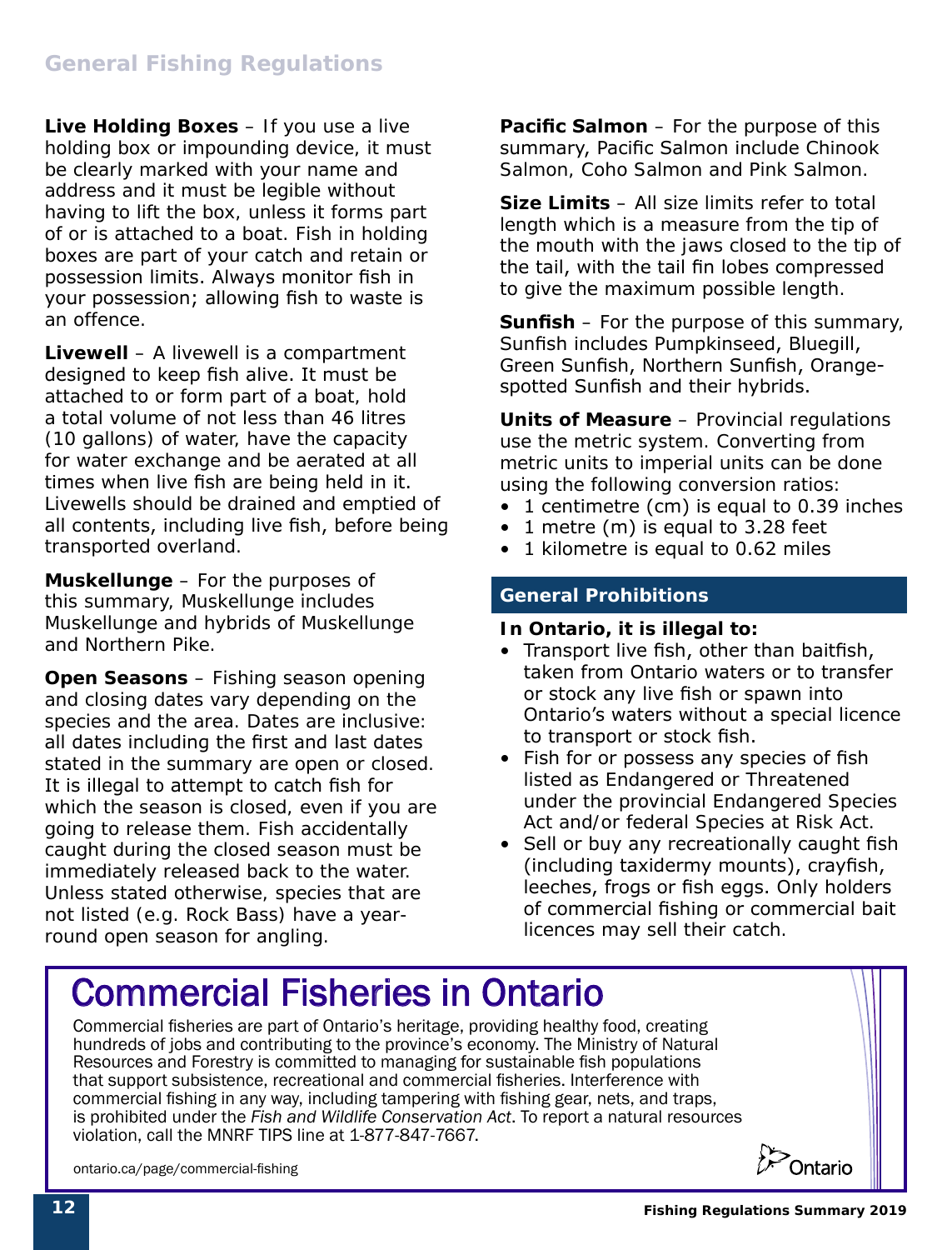- Possess or take fish with a spring gaff, snare, snagger or spear gun within 30 m of any waters. A spring gaff includes any device which uses a mechanical spring, other than the fishing rod under tension, to set the hook for an angler. No person shall take fish with a gaff, snare, snagger or spear gun. A gaff, other than a spring gaff, may be used to assist in landing fish caught by lawful means. A spear is only permitted within 30 m of any waters when it is being used in accordance with Non-angling methods of capturing fish (page 16).
- Catch or retain a fish by impaling or snagging it with a hook through any part of the body other than the mouth. Fish hooked in this way must be released immediately.
- Take fish by any means other than angling, spear, bow and arrow, dip or seine net or baitfish trap. See Nonangling methods of capturing fish (page 16) and Bait (page 19) for more information.
- Use artificial lights to attract fish except when fishing for Rainbow Smelt, Lake Whitefish or Lake Herring (cisco) using a dip net or if the light is part of a lure attached to a line used in angling.
- Use dynamite or other explosives to take or destroy fish.
- Fish within 25 m of a pound net or cage in which fish are held for culture.
- Fish in any manner within 23 m downstream from the lower entrance to

any fishway, obstruction, or leap.

• Abandon fish or permit the flesh to spoil, if the fish is suitable for human consumption.

#### **Provincial Possession Limits**

While the regulations for a specific Zone limit the number of fish an individual can catch and retain from that Zone, provincial possession limits limit the total number of fish of a given species a person can have in their possession (including storage) which have been harvested from more than one Zone. Always check the regulations for the Zone in which you are fishing to ensure that you aren't exceeding the catch and possession limit for that Zone.

- Atlantic Salmon 1
- Aurora Trout 1
- Brook Trout 5
- Brown Trout 5
- Channel Catfish 12
- Crappie 30
- Lake Trout 3
- Lake Whitefish 25
- Largemouth or Smallmouth Bass combined - 6
- Muskellunge 1
- Northern Pike 6
- Pacific Salmon 5
- Rainbow Trout 5
- Splake 5
- Walleye or Sauger combined 6
- Yellow Perch 10

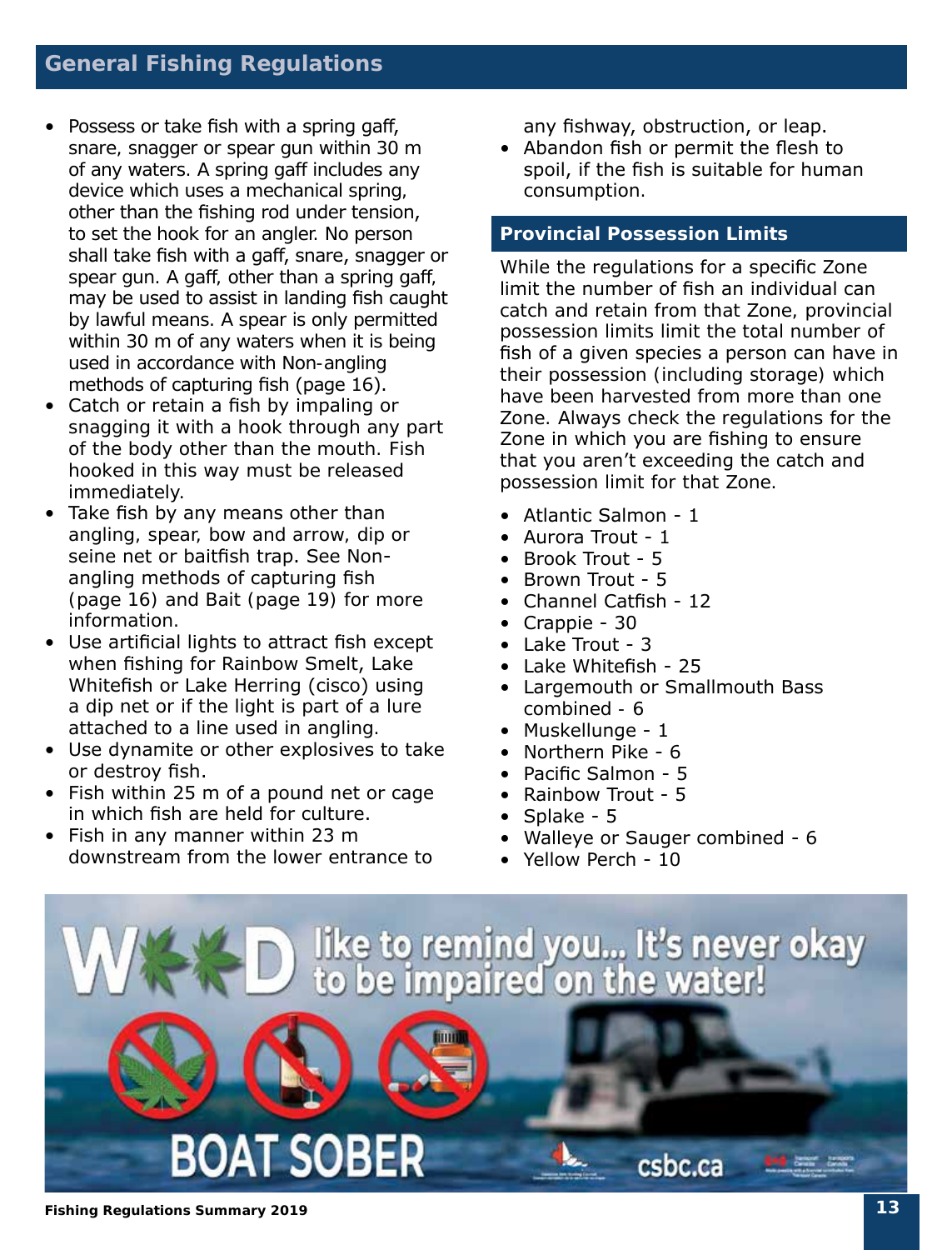#### **Catch and Retain Rules**

Generally, daily catch limits include all fish that are retained for any period of time and not immediately released.

Anglers fishing from a boat may catch, hold, and selectively live release more Walleye, Northern Pike, Largemouth or Smallmouth Bass than the daily limit, provided:

- The fish are held in a livewell with a mechanical aerator operating at all times.
- The fish comply with any applicable size limits.
- The Sport or Conservation Fishing Licence daily catch and retain limits for Walleye or Northern Pike are not exceeded at any one time.
- No more than six Largemouth and Smallmouth Bass (combined) are held at any one time for fish caught under a Sport Fishing Licence.
- The Conservation Fishing Licence catch and retain limits for Largemouth and Smallmouth Bass (combined) are not exceeded at any one time for fish caught under a Conservation Fishing Licence.

Anglers are reminded to closely monitor the condition of fish held in a livewell. Only fish that are in such a condition that they will survive may be released. Releasing a fish that will not survive and allowing the flesh of that fish to be wasted is an offence. Any fish not live released are part of your catch and possession limit.

#### **Transporting Sport Fish**

It is illegal to stock or transport live fish, other than baitfish, without a permit. Fish transported overland should be dead and transported on ice, not in a livewell filled with water. Anglers need to ensure they are transporting fish in compliance with the regulations, which are designed to protect fisheries resources. The fish that you catch and keep may be cleaned, but must be readily measurable at all times if they are from waterbodies where size limits exist, unless the fish are:

- Being prepared for immediate consumption
- Prepared at an overnight accommodation for storage
- Being transported on the water from a temporary overnight accommodation to your residence and you are not engaged in sport fishing
- Being transported overland

#### **Tips for Packaging Fish**

- 1. All fish must be packaged so that they can be easily counted and identified, not just those with limits.
- 2. To ensure fish can be easily counted, package each fish separately, or arrange fillets spread flat in a clear freezer bag. Do not freeze fillets in container or a large lump frozen together in bags.
- 3. Since anglers often transport or store various species of fish, it is their responsibility to ensure every fillet of their catch can be easily identified. Ensure you leave at least a large patch of skin on all fish fillets for identification purposes. Some species (e.g. Lake Whitefish or Lake Herring (cisco)) may require additional identifying features such as the head.
- 4. Conservation officers may inspect your catch at any time. Always have your fish and your licence easily accessible, and place coolers of fish where they can be easily inspected.
- 5. If a conservation officer inspects fish captured through sport fishing and you are transporting them improperly packaged your catch may be seized for evidence, you could get a ticket and be fined and/or you may have to attend court close to where the inspection took place, which may be far from where you live.
- 6. The following pictures demonstrate examples of improperly packaged fish since they are frozen in a clump, cannot be identified or counted and no skin is attached to the fillets.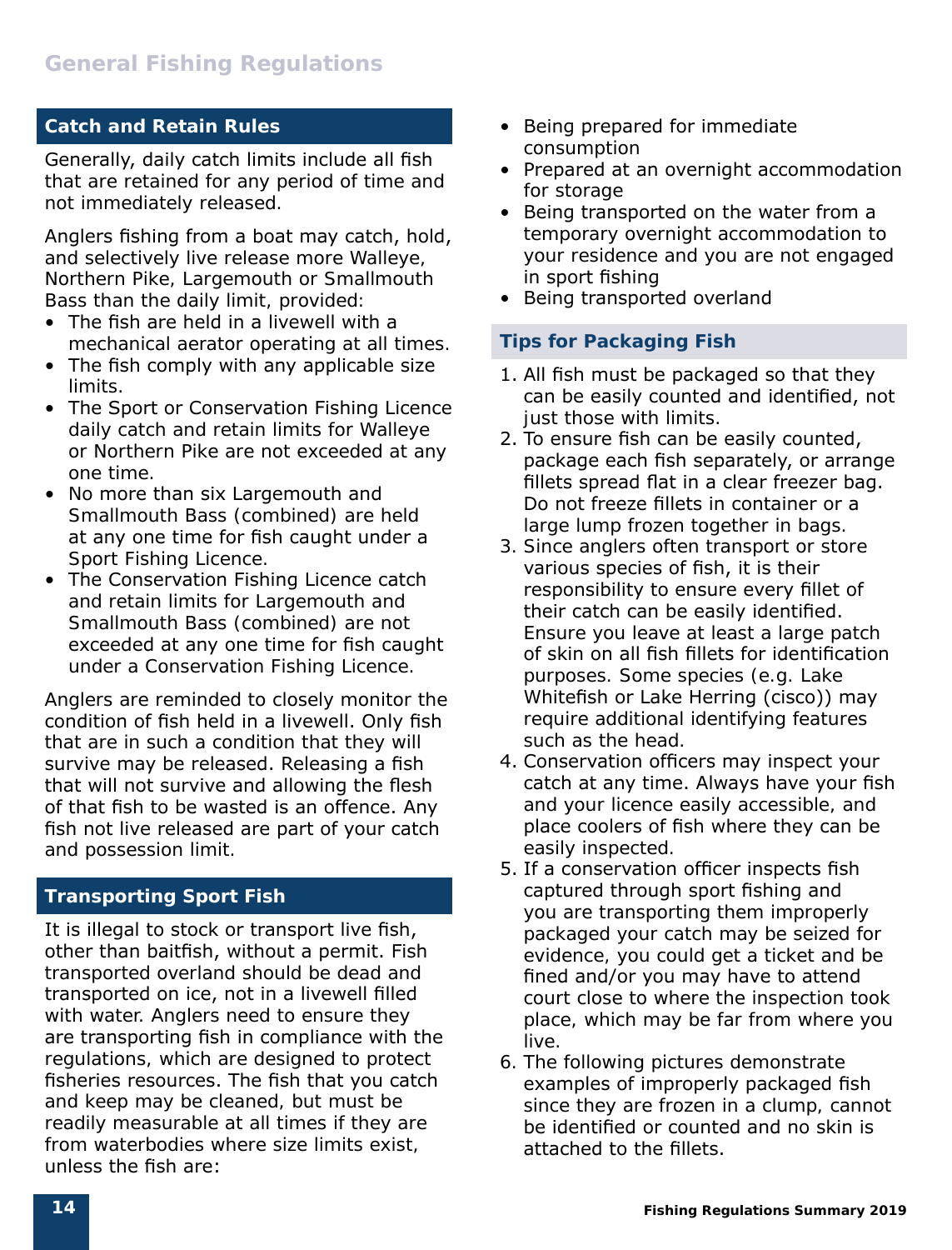#### **General Fishing Regulations**



7. The following pictures demonstrate examples of properly packaged fish since they can be identified and counted easily, the skin is attached to the fillets and they are not frozen in a large clump.



#### **Bullfrogs**

Holders of valid Recreational Fishing Licences may catch and retain Bullfrogs during the open season. For details on the current harvest areas, season dates and catch and possession limits, see the Ontario Hunting Regulations Summary.

#### **Ice Fishing**

Two lines may be used for ice fishing except in a limited number of waters. You must be within 60 m at all times of any line or tipup you are using when ice fishing and you must have a clear and unobstructed view of the lines being used at all times. Any

spring-loaded device which sets the hook for an angler may not be possessed within 30 m of any waters.

#### **Ice Hut Registration**

Ice fishing huts must be registered online (ontario.ca/icefishing) if they are being used in the following Zones and must be removed by the dates indicated below. Once registered, an ice hut can be used anywhere in Ontario. Additional approvals may be required for Provincial Parks and Conservation Reserves. Individuals only need to register once. If your ice hut already has a registration number then you do not need to re-register. You do not need to register an ice hut that is a tent made of cloth or synthetic fabric that has a base area of seven square metres or less when erected.

- March 1 Zones 17 and 20
- March 15 Zones 14, 16, 18, 19 and 12 (below Timiskaming Dam)
- March 31 Zones 9, 10, 11, 15 and 12 (above Timiskaming Dam)
- Removal dates and registration do not apply in Zones 1-8 and 13

It is an offence under the Public Lands Act to leave your ice hut out after ice break up, regardless of whether registration and removal dates apply. Ice hut registration numbers must be at least 6.3 cm in height and clearly displayed on the outside of the hut.

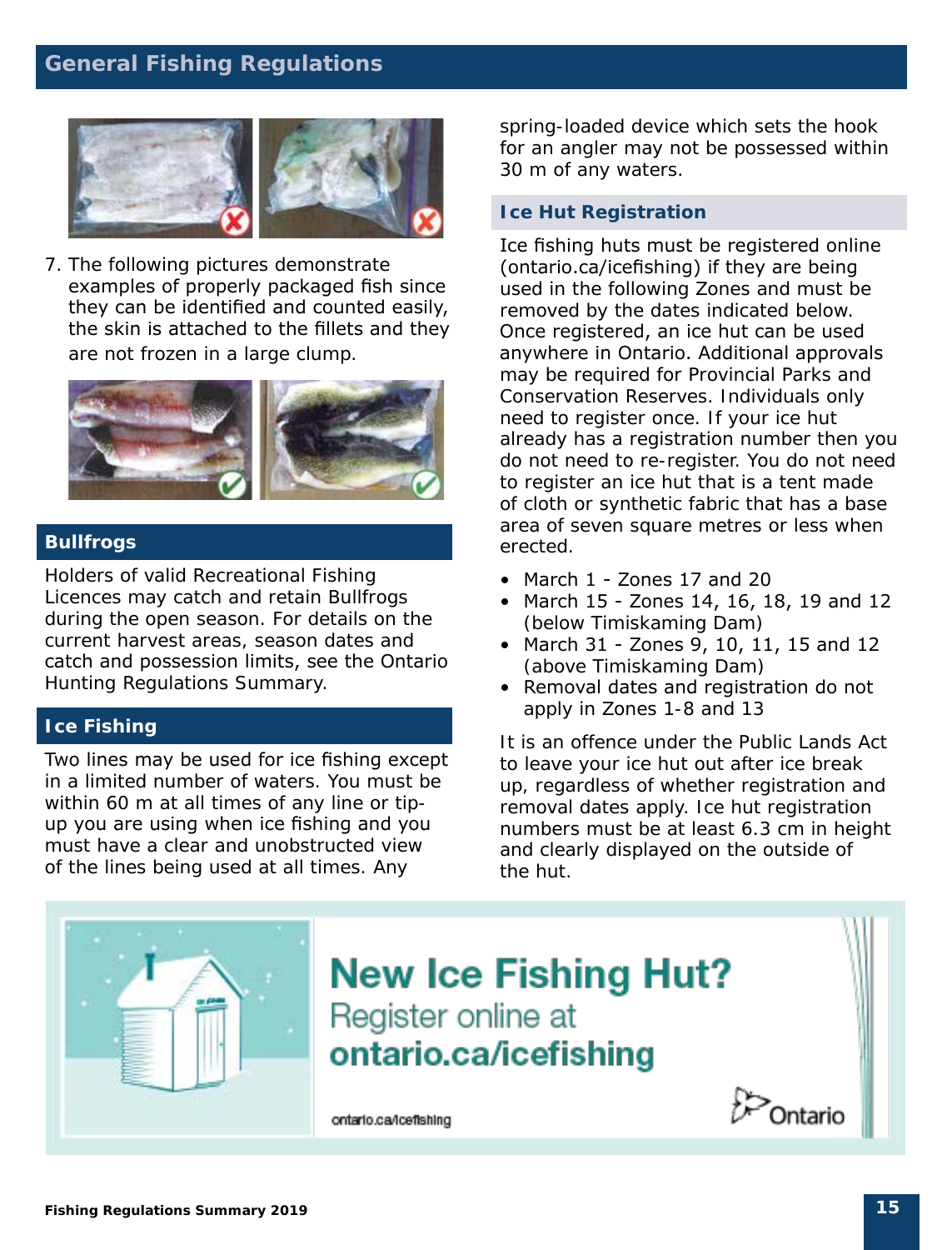#### **Non-Angling Methods of Capturing Fish**

Ontario and Canadian residents and non-Canadian residents with a valid Recreational Fishing Licence may fish with one dip net, one seine net, one spear or a bow and arrow for the species and during the periods outlined below. If the Zone is not identified below, then there is no open season for that species.

- **Dip nets:** may be no more than 183 cm on each side if angular, or 183 cm in diameter if circular.
- **Seine nets:** may be no more than 10 m long and 2 m high.
- **Spears:** cannot be possessed on or within 30 m of the edge of any waterbody except when fishing for carp and White Sucker as described on this page.
- **Bow and arrow:** includes all longbows. Longbows are considered a firearm under the *Fish and Wildlife Conservation Act*.

People fishing with a longbow who handle or discharge it without due care for people or property may be liable to a fine and/ or imprisonment. Any injury requiring treatment by a physician that is caused by the discharge of a firearm while it was possessed for fishing must be reported to a conservation officer.

#### **Bowfin**

**Season:** May 1 to July 31 in Zones 10, 13, 14, 19

**Method:** Bow and arrow during daylight hours only

**Limit:** No limit

#### **Common Carp**

- **Season:** May 1 to July 31 in Zones 5, 6, 9, 10, 12, 13, 14, 15 (except Algonquin Park), 16, 18, 19, 20
- **Season:** second Saturday in May to July 31 in Zone 17

**Method:** Bow and arrow, spear, and dip net during daylight hours only **Limit:** No limit

#### **Lake Herring (cisco)**

**Season:** October 1 to December 15 in Zones 1, 2, 3, 4, 5, 6, 7, 8, 10, 11, 15 (in designated waters only in Zones 11 and 15; contact local district office for details) **Method:** Dip net day or night

**Limit:** No limit

#### **Lake Whitefish**

**Season:** October 1 to December 15 in Zones 1, 2, 3, 4, 5, 6, 7, 8, 9, 10, 11, 15 (in designated waters only in Zones 11 and 15; contact local district office for details)

**Method:** Dip net day or night **Limit:** Same as angling limit in Zone

#### **Rainbow Smelt**

**Season:** March 1 to May 31 in Zones 6, 7, 8, 9, 10, 11, 12, 13, 14, 15 (except Algonquin Park), 16, 18, 19, 20

**Season:** second Saturday in May to May 31 in Zone 17

**Method:** Dip net and seine day or night **Limit:** No limit

 Be careful when cleaning Rainbow Smelt and do not rinse or dump entrails into a lake or river as fertilized eggs can easily invade new waters.

#### **White Sucker**

**Season:** March 1 to May 31 in Zones 1, 2, 3, 4, 5, 6, 7, 8, 9, 10, 11, 12, 13, 14, 15 (except Algonquin Park), 16, 18, 19, 20

- **Season:** second Saturday in May to May 31 in Zone 17
- **Method:** Bow and arrow, spear, and dip net during daylight hours only

**Limit:** No limit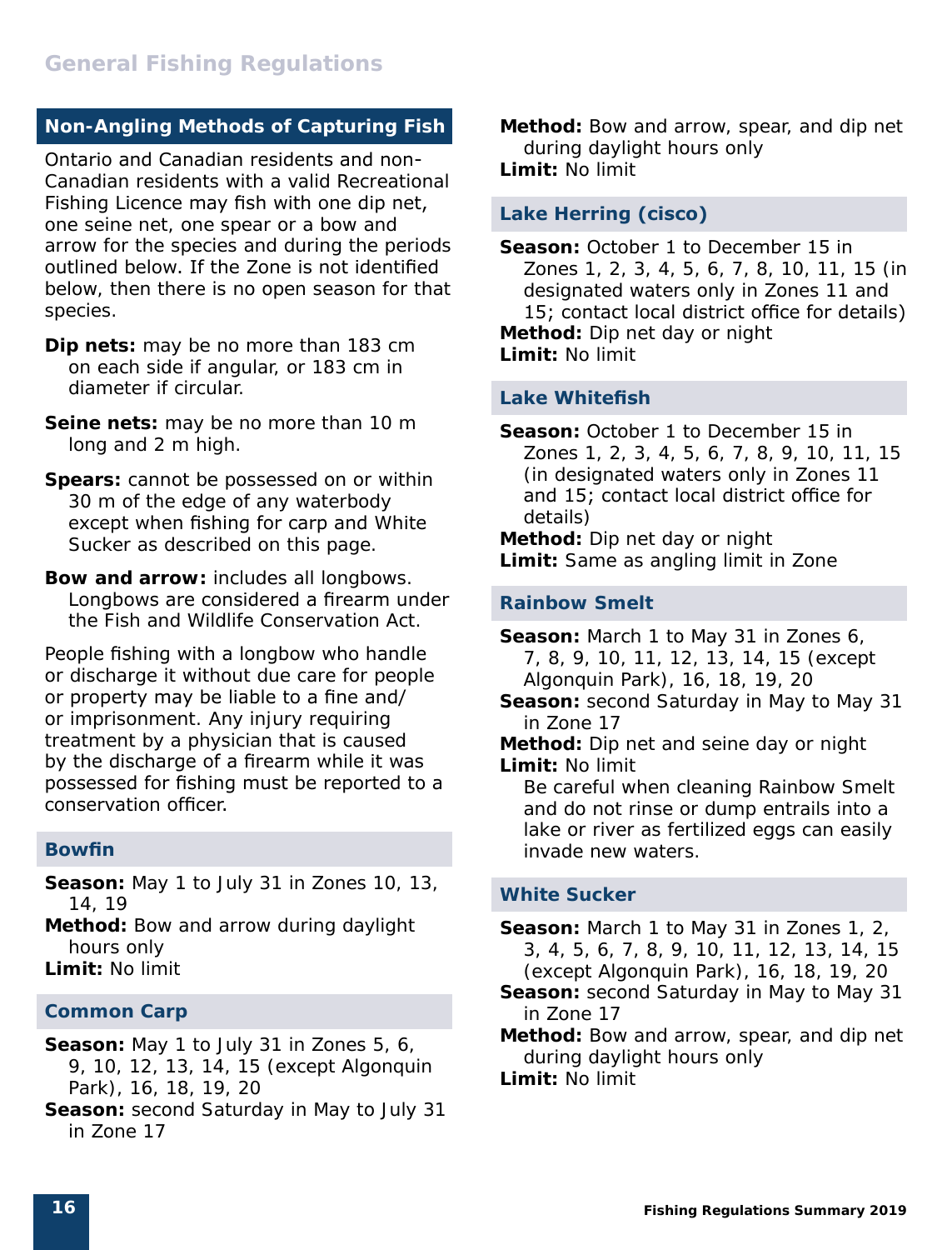#### **Boundary Waters**

Anglers who fish in waters that lie both in Ontario and another province or state must include the total number of fish caught anywhere in those waters as part of the number caught and kept or possessed under the Ontario recreational fishing regulations when bringing those fish into Ontario.

#### **Ontario-Quebec Boundary**

Anglers may fish in the following waters with either an Ontario Resident Fishing Licence or a Quebec Resident Fishing Licence.

- Clarice Lake (48°20'N., 79°32'W.).
- Labyrinth Lake  $(48°14'N., 79°31'W.).$
- Lake St. Francis (45°08'N., 74°25'W.) and the waters of the St. Lawrence River between the easterly side of the dam at the Robert H. Saunders Generating Station and the Ontario-Quebec boundary.
- Lake Timiskaming (47°20'N., 79°30'W.).
- Ottawa River (45°34'N., 74°23'W.) lying south of the dam situated in Temiscamingue, Quebec.
- Raven Lake (48°03'N., 79°33'W.).

#### **Ontario-Manitoba Boundary**

Anglers may fish in the following waters with either an Ontario Resident Fishing Licence or Manitoba Resident Fishing Licence and must follow conservation or sport possession limits applicable within their respective province.

- Davidson Lake (50°21'N., 95°09'W.).
- Frances Lake (51°43'N., 95°08'W.).
- Garner Lake (50°48'N., 95°11'W.).
- High Lake (49°42'N., 95°08'W.).
- Mantario Lake (49°95'N., 95°10'W.).
- Moar Lake (52°00'N., 95°07'W.).
- Ryerson Lake (50°23'N., 95°09'W.).

#### **Crown Land Camping Regulations**

Most Crown land and Conservation Reserves are available year-round for personal, temporary use, at no cost. Restrictions may apply in some areas as indicated by the posting of signs, or land use planning or management direction, which is accessible on ontario.ca by searching the "Crown Land Use Policy Atlas" or the "Provincial Parks and Conservation Reserves Planning" webpages. In addition, some areas may have restricted travel zones for forest fire prevention, officially closed forest access roads or specific areas posted with signs to prohibit all or certain kinds of uses or travel.

#### **Canadian Residents**

Canadian residents can camp on Crown land and Conservation Reserves for free up to 21 days on any one site in a calendar year. For the purposes of camping on Crown land or a Conservation Reserve, a resident of Canada includes both Canadian citizens as defined in the *Citizenship Act* (Canada) or individuals who have resided in Canada for at least 7 months during the preceding 12 month period.

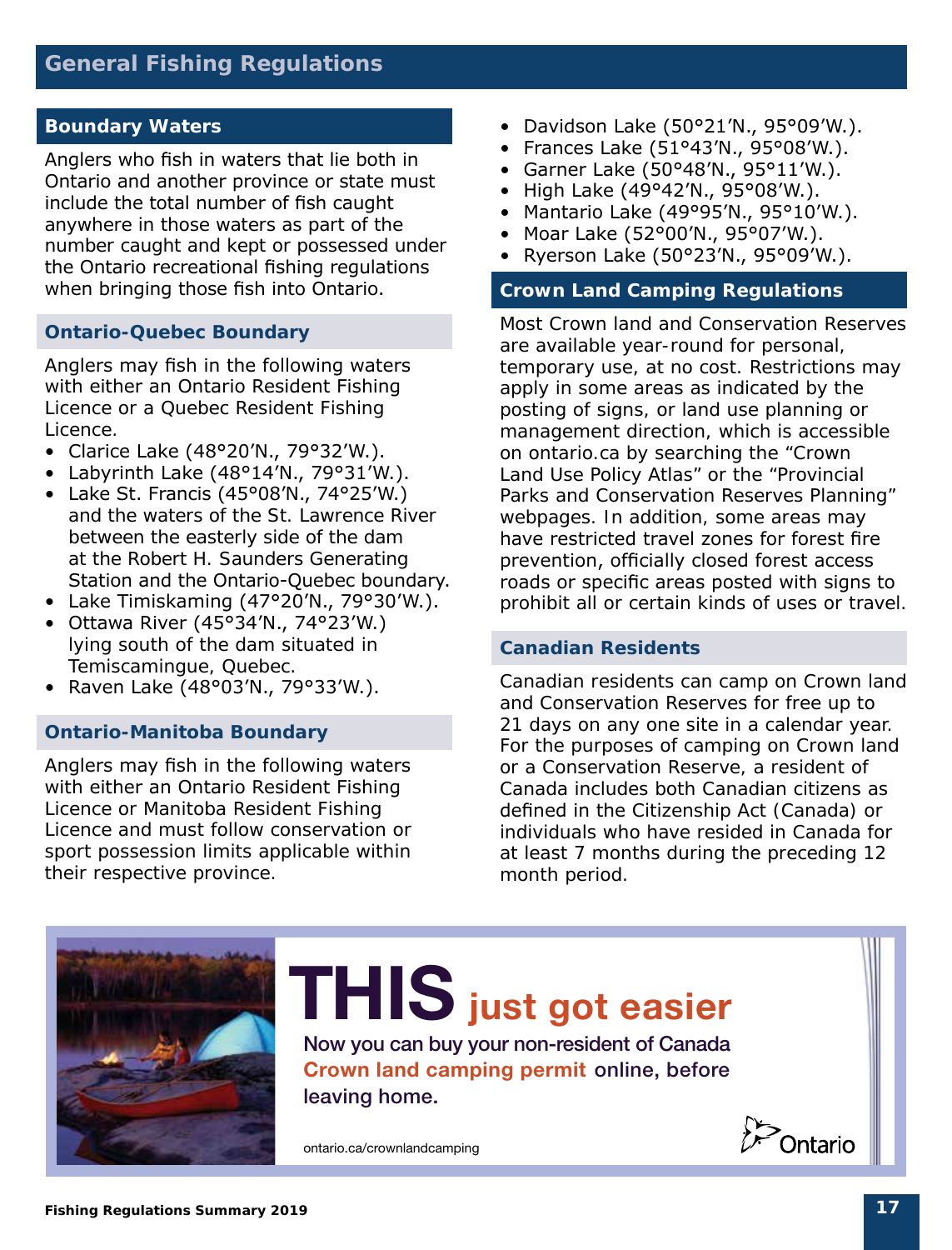#### **Non-Canadian Residents**

Non-Canadian residents 18 years of age or older, require a permit to camp on Crown land in Northern Ontario (north of the French and Mattawa rivers) and in a Conservation Reserve anywhere in Ontario. Non-Canadian Resident Crown land camping permits are \$9.35 (plus tax) per person per day. In addition to any local access restrictions, non-Canadian residents are also prohibited from camping in designated green zones in Northern Ontario at any time of year. For more information on purchasing a permit, a map of green zones in Northern Ontario and other restrictions and exemptions related to Non-Canadian Resident Crown land camping, visit [ontario.ca/page/camping-crown-land](http://www.ontario.ca/page/camping-crown-land).

#### **Fishing Restrictions for Non-Canadian Residents**

Holders of non-Canadian resident fishing licences who are camping on Crown land in Zones 2, 4, 6 and the portion of Zone 5 that lies outside of the Border Waters Area, may not take fish in excess of the conservation catch and possession limits. Holders of non-Canadian resident fishing licences camping on Crown land in the part of Zone 5 identified as the Border Waters Area must follow the Zone 5 regulations. For more information on the boundary of these waters and applicable fishing limits, contact the nearest ministry office or visit ontario.ca/page/fisheriesmanagement-zone-5-fmz-5.

There are also exceptions for the Winnipeg River (Zone 5) and the Sydney Lake Area (Zones 2 and 4) that affect non-Canadian resident fishers - see Waterbody Exceptions for Zones 2, 4 and 5 for details.

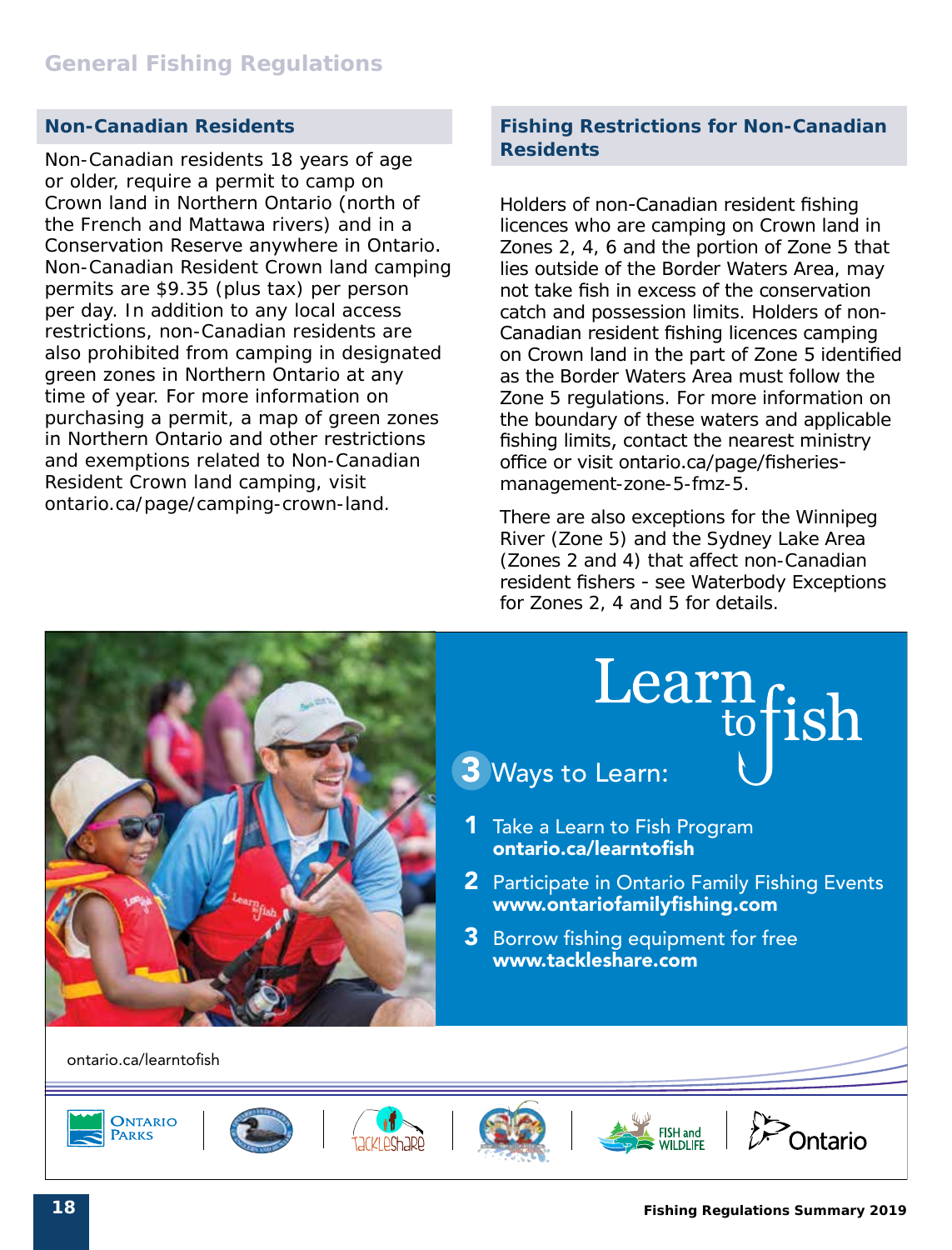#### **Bait**

Only individuals with a valid bait licence can sell baitfish and leeches. The capture and use of live bait is not allowed in some waters. Anglers with a valid Recreational Fishing Licence may capture their own bait for personal use as follows:

#### **Baitfish**

**Limit:** 120 (includes those caught or purchased)

Only Ontario and Canadian resident anglers may capture baitfish using the following methods:

- One baitfish trap no more than 51 cm long and 31 cm wide can be used day or night. Baitfish traps must be clearly marked with the licence holder's name and address.
- One dip-net no more than 183 cm on each side if angular or 183 cm across if circular, during daylight hours only (after sunrise and before sunset).
- Dip-nets and baitfish traps may not be used in Algonquin Park.

#### **Leeches**

**Limit:** 120 (includes those caught or purchased)

Only Ontario and Canadian resident anglers may capture leeches using the following methods:

• Only one leech trap no more than 45 cm in any dimension can be used day or night to capture leeches. Leech traps must be clearly marked with the licence holder's name.

#### **Crayfish**

**Limit:** 36

- Must be used in same water body where caught.
- May not be transported overland.
- May be captured using methods outlined for baitfish above.

#### **Frogs**

#### **Limit:** 12

• Only Northern Leopard Frogs may be captured or used as bait.

#### **Salamanders**

• May not be captured, imported, or used as bait in Ontario.

It is illegal to bring any crayfish, salamanders, live fish or leeches into Ontario for use as bait. It is also illegal to release any live bait or dump the contents of a bait bucket, including the water, into any waters or within 30 m of any waters, including depositing bait bucket contents on ice.

#### **Permitted Baitfish**

Bait regulations protect rare and endangered species, conserve biodiversity and prevent the spread of invasive species. Anglers are responsible to ensure that any baitfish in their possession are permitted baitfish. Only the fish species listed below may be used as live bait, including:

#### **Minnows**

- Blacknose Dace
- Blacknose Shiner
- Blackchin Shiner
- Bluntnose Minnow
- Brassy Minnow
- Central Stoneroller
- Common Shiner
- Creek Chub
- Emerald Shiner
- Fallfish
- Fathead Minnow
- Finescale Dace
- Golden Shiner
- Hornyhead Chub
- Lake Chub
- Longnose Dace
- Mimic Shiner
- Northern Redbelly Dace
- Pearl Dace
- Redfin Shiner
- River Chub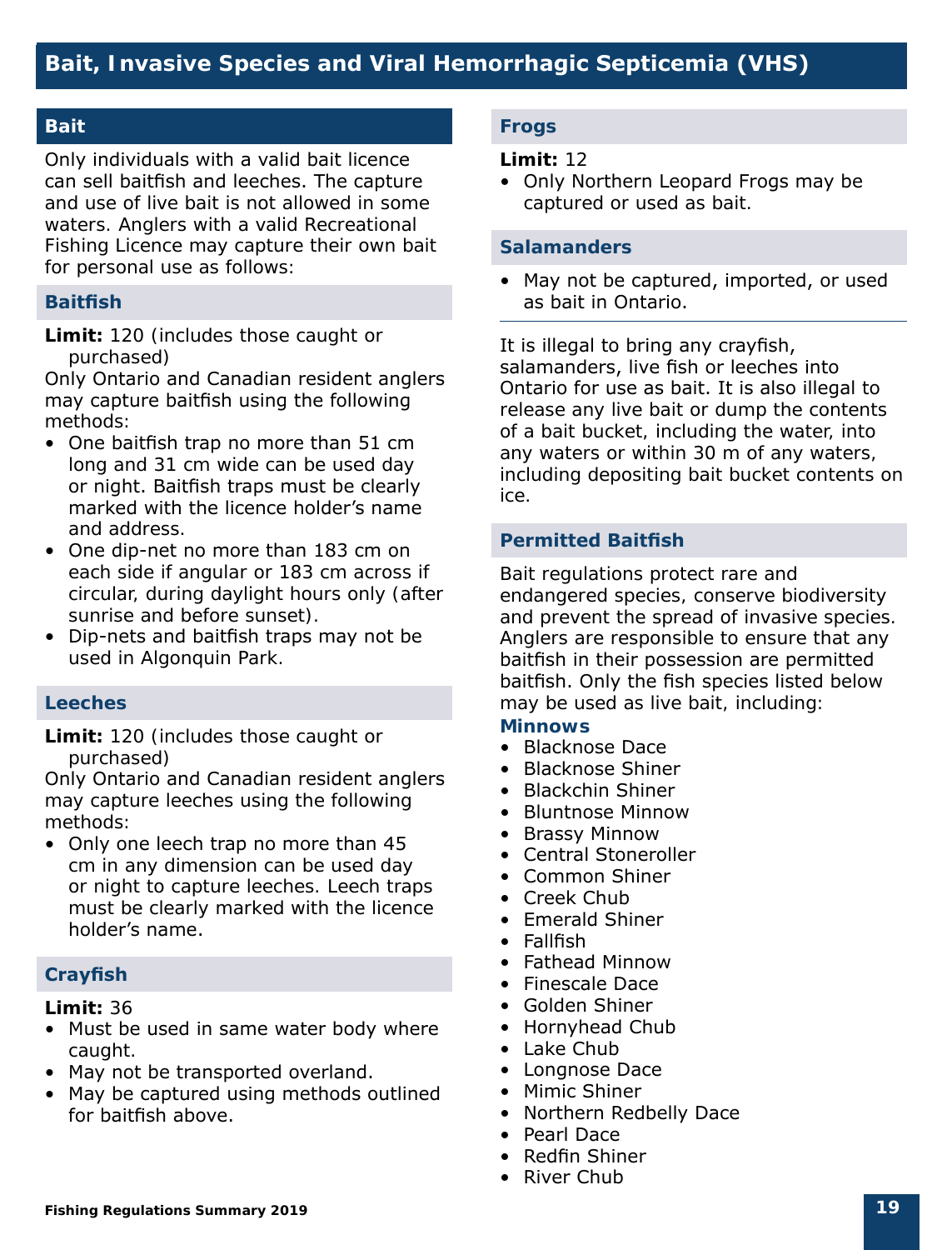#### **Bait, Invasive Species and Viral Hemorrhagic Septicemia (VHS)**

- Rosyface Shiner
- Sand Shiner
- Spotfin Shiner
- Spottail Shiner
- Striped Shiner

#### **Suckers**

- Longnose Sucker
- Northern Hog Sucker
- Shorthead Redhorse
- Silver Redhorse
- White Sucker

#### **Others**

- Central Mudminnow
- Lake Herring (cisco)
- Trout-Perch

#### **Sticklebacks**

- Brook Stickleback
- Ninespine Stickleback
- Threespine Stickleback

#### **Sculpins**

- Mottled Sculpin
- Slimy Sculpin

#### **Darters and Logperch**

- Blackside Darter
- Fantail Darter
- Iowa Darter
- Johnny Darter
- Least Darter
- Rainbow Darter
- River Darter (northwestern Ontario only)
- Tessellated Darter
- Logperch



Report by phone, mail or email at mnr.nric.mnr@ontario.ca – or drop off the tags and info to the MNRF office nearest you. Provide your name and contact information.

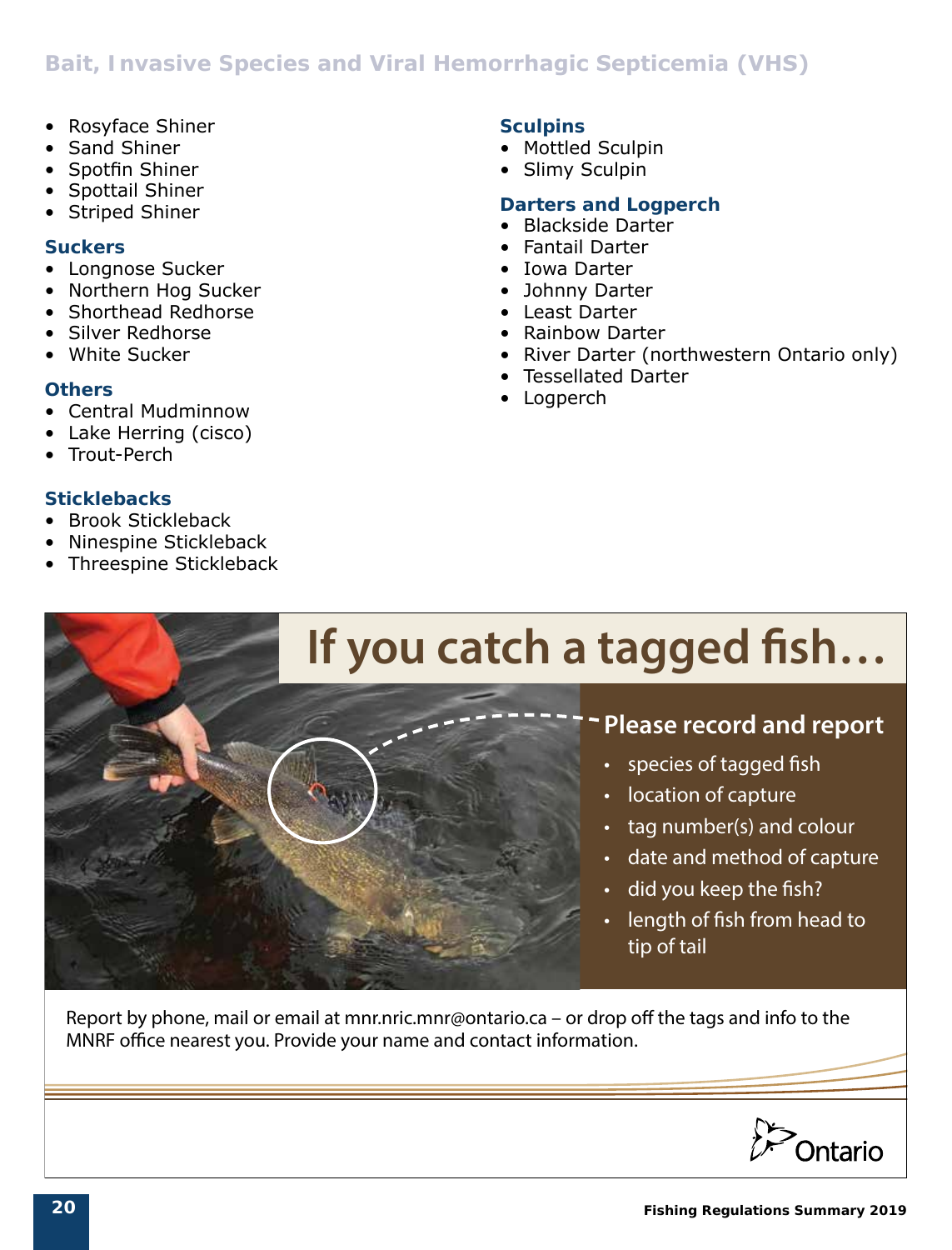#### **Bait, Invasive Species and Viral Hemorrhagic Septicemia (VHS)**

#### **Invasive Species**

Invasive species are often spread unknowingly. As an angler or boater, you should always take precautions to help stop invasive species. Ontario's *Invasive Species Act* has regulated a number of species to prevent the introduction and spread of species that negatively affect Ontario's biodiversity. Federal regulations also prohibit the introduction of all aquatic species to an area where they are not naturally found.

For more information on invasive species laws and regulations in Ontario, visit ontario.ca/invasivespecies. To report a sighting call the Invading Species Hotline 1-800-563-7711 or visit eddmaps.org/Ontario.

#### **Prohibited Species List**

In Ontario, it's illegal to import, possess, deposit, release, transport, breed/grow, buy, sell, lease or trade these species:

#### **Fish**

- Asian carps (Bighead, Black, Grass and Silver Carp)
- Snakeheads (all species in the snakehead family)
- Stone Moroko
- Wels Catfish
- Zander

#### **Invertebrates**

- Golden mussel
- Killer shrimp
- Common yabby (a crayfish)

#### **Plants**

- Brazilian elodea (Brazilian waterweed)
- European water chestnut
- Hydrilla
- Parrot feather
- Water soldier

Additionally, it's against the law to possess, transport or release live Round or Tubenose Gobies, Rudd or Ruffe in Ontario or to import zebra or quagga mussels in Canada.

#### **Sale of Fish**

Only dead and gutted Asian carps, Zander and/or snakeheads may be imported, transported, bought or sold.

#### **Boating**

If boating where European water chestnut or water soldier are found, you must:

- Avoid boating through the infested area
- Prevent spreading these plants to another waterbody by removing them from your boat, motor and trailer before travelling over land
- Dispose of plants so they don't end up back in the waterbody

In general, avoid running boats through aquatic plants as propellers can break aquatic plants loose and spread invasive species. Always clean, drain and dry your boat, motor and trailer when travelling between waterbodies.

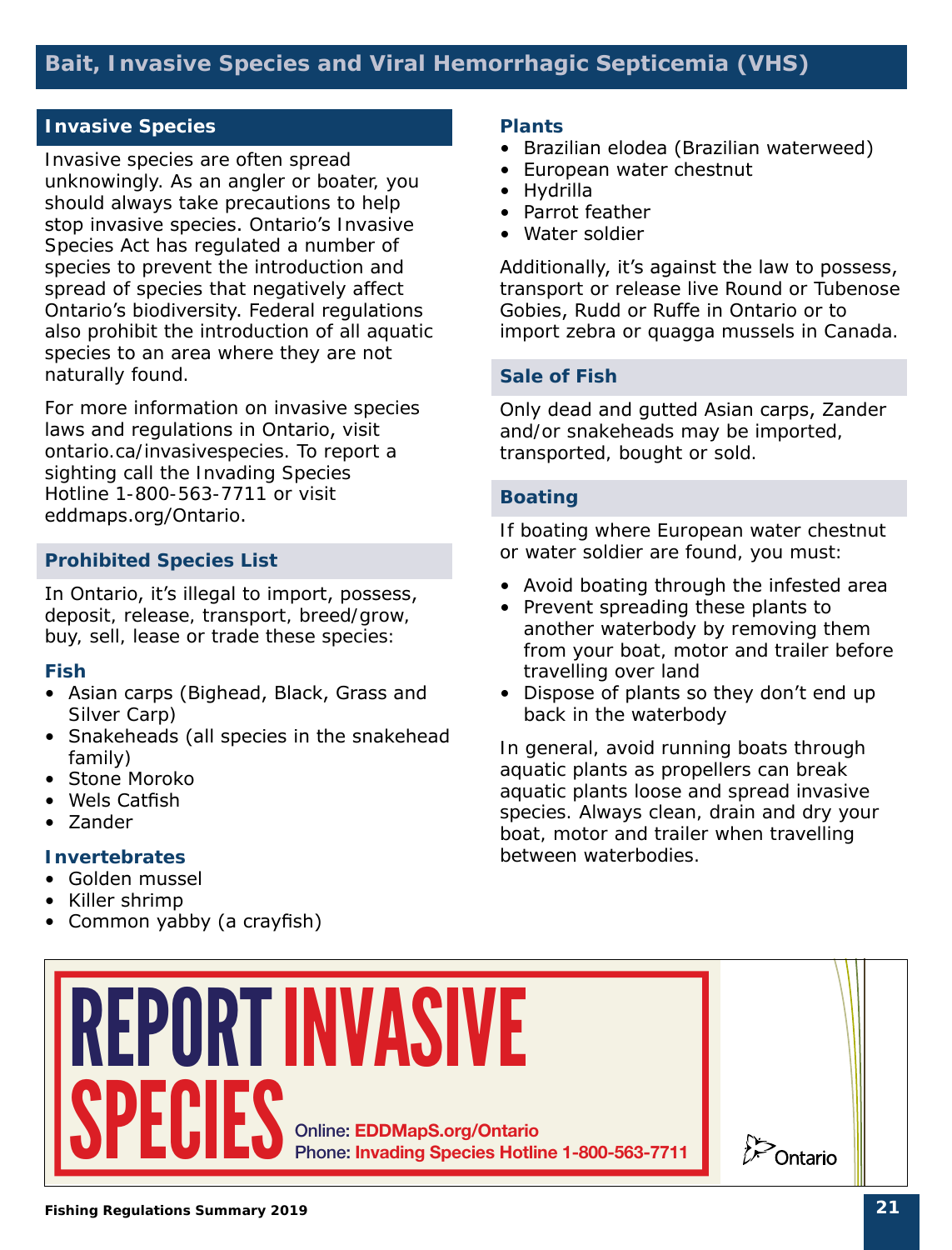#### **Fishing**

If you happen to catch a prohibited fish, invertebrate or plant, you must immediately destroy it in a way that ensures it cannot reproduce or grow. Always use baitfish on the permitted species list and dispose of unwanted bait and the contents of bait buckets on land or in the trash. It is illegal to dump the contents of bait buckets into any waters or within 30 m of any waters.

#### **Round Goby**

Round Goby have become widely established in southern Ontario and Lake Huron and have negative impacts on native fish. It is illegal to use gobies as bait or have live gobies in your possession. Anglers should know how to identify Round Goby since these aggressive fish are easily caught by hook and line. If you catch a Round Goby (or any invasive species) it should be destroyed as it cannot be released live into any waters. Report any new sightings.

#### *Goby*

Fin may be tinged in green



*Credit: Donna Francis*

#### **Help Slow the Spread of VHS**

Viral Hemorrhagic Septicemia (VHS) is an infectious disease of fish that has been documented in Ontario. VHS is not a threat to human health. Fish carrying the VHS virus are safe to eat and handle.

To help reduce the spread of VHS, anglers are asked to buy or harvest their bait from the area where it will be used.

More information is available at ontario.ca/ page/viral-hemorrhagic-septicemia-vhs or call the Natural Resources and Information Support Centre at 1-800-667-1940.



## **GREAT FISHING STARTS HERE**

Visit OntarioParks.com to plan your day trip or book a campsite.

**E D** @ OntarioParks